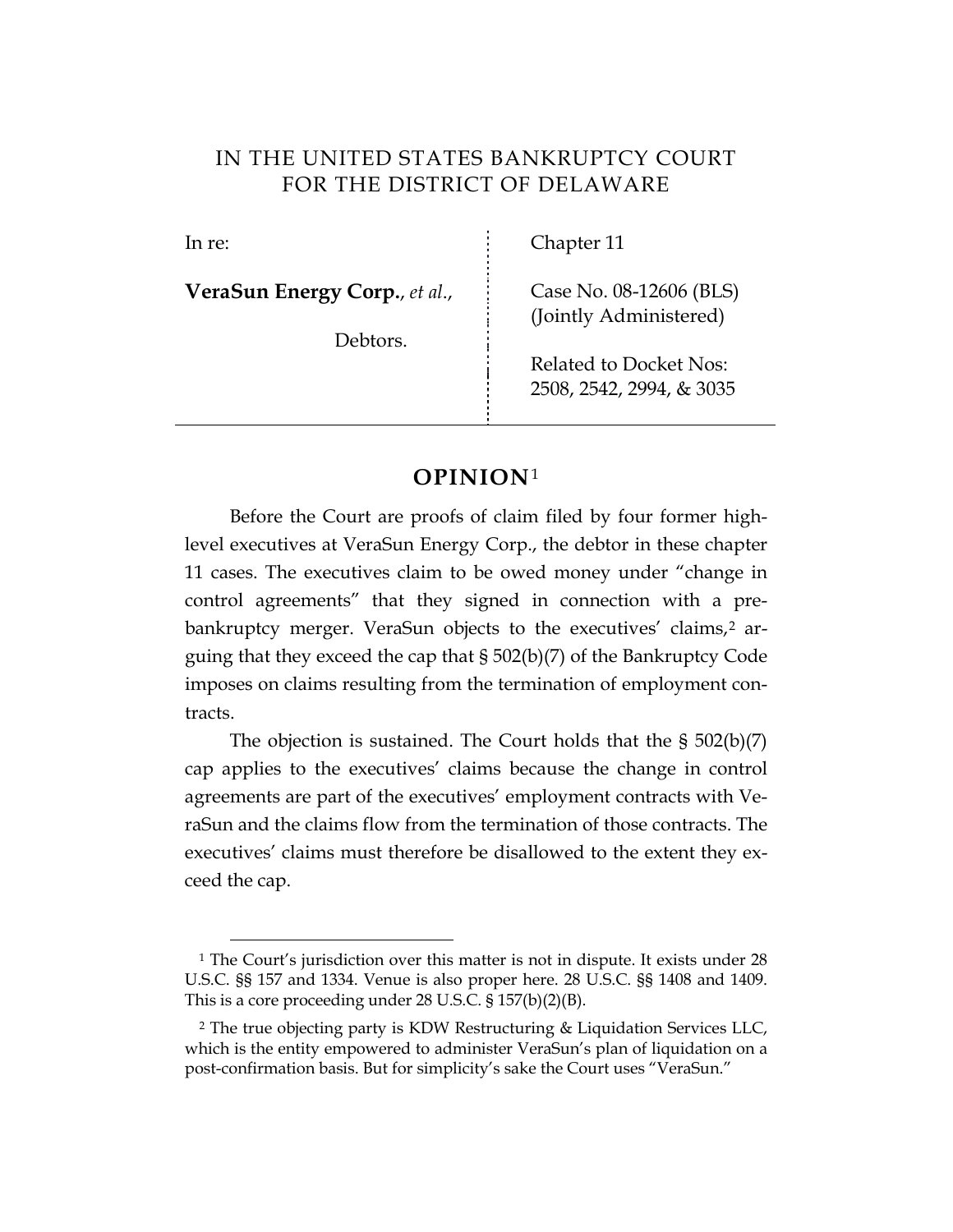#### **I. BACKGROUND**[3](#page-1-0)

In 2007, South Dakota-based VeraSun was a leading ethanol producer looking to increase its production capacity by acquiring a competitor. One potential target stood out: U.S. BioEnergy, another large ethanol producer based in the Midwest.

#### *A. The Run-up to the Merger*

In mid-November 2007, VeraSun's board of directors met for an update on the merger talks between VeraSun and U.S. BioEnergy. Pleased with what they heard, the board directed VeraSun's management to keep working towards a deal. The board then turned to other matters, including a report from the committee on compensation, which had met earlier that day. The committee recommended that, in light of the potential merger, VeraSun should enter into change in control agreements ("CIC Agreements") with some of its senior managers. Under those agreements key managers would commit to stay at VeraSun and see the merger through in exchange for receiving compensation packages if they were later terminated. According to the committee, the CIC Agreements would "reinforce and encourage" management's "attention and dedication" to their jobs without the "distraction arising from the possibility of a change in control" at VeraSun. (Dickey Dec. Ex. 3 pp. 3, 5.) The board agreed and authorized the company to enter into the agreements.

Two weeks later, on November 28, 2007, VeraSun's board met again. The negotiations with U.S. BioEnergy had borne fruit; the

<span id="page-1-0"></span> <sup>3</sup> For the most part, the background facts that follow are meant to provide context. The Court need not, and does not, make any findings of fact beyond those discussed in the "Legal Analysis" section. *See* Fed. R. Bankr. P. 7052 ("The court is not required to state findings or conclusions when ruling on a motion under Rule 12 or 56 or, unless these rules provide otherwise, on *any other motion*.") (emphasis added); *see e.g. Baker's Carpet Gallery, Inc. v. Mohawk Indus., Inc.*, 942 F.Supp. 1464, 1468 (N.D. Ga. 1996) (noting recital of facts in summary judgment opinion did "not represent actual findings of fact … [but was] presented simply to place the [c]ourt's legal analysis within the context of a specific case or controversy").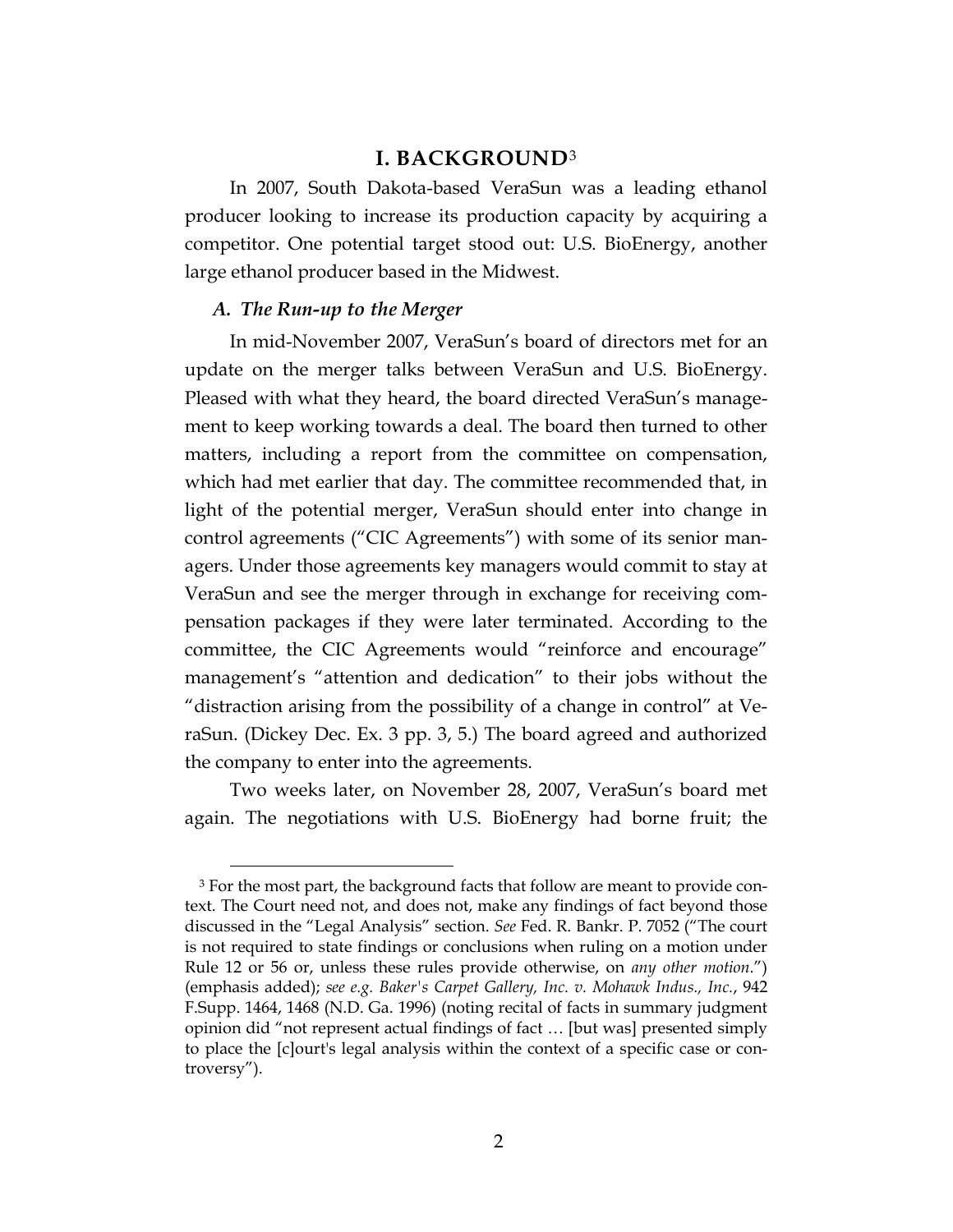board had before it the proposed final terms of a merger. After reviewing the details, the board blessed the transaction, resolving unanimously to approve it. That same day, and "in connection with the merger," (Dickey Dec. Ex 1 p. 84), eight of VeraSun's senior executives signed CIC Agreements with the company. Among them were Donald Endres, VeraSun's Chief Executive Officer, Danny Herron, its Chief Financial Officer,<sup>[4](#page-2-0)</sup> and William Honnef and Barry Schaps, both Senior Vice Presidents (together, the "Executives"). Each of these individuals worked at VeraSun under an at-will employment contract (the "Employment Contracts"; *see* Endres Dec. Exs. 1-5) that described his job responsibilities, salary, and benefits. And each had participated to some degree in the meetings that led to the board approving both the merger and the CIC Agreements.

#### *B. The Change in Control Agreements*

The CIC Agreements themselves were virtually identical. They began by recognizing that "the possibility of a change in control" at VeraSun could create enough "uncertainty and questions" among management to cause managements' "departure or distraction," and thus harm the company. (CIC Agr. p. 1.[5](#page-2-1) ) To stave off that threat, the CIC Agreements provided the Executives with compensation packages—defined in the agreements as "Severance Benefits"—generous enough to "induce [them] to remain" at VeraSun until the merger with U.S. BioEnergy was either completed or called-off. (*Id.*) If the Executives were terminated without cause within two years of the merger closing, the benefits under the CIC Agreements came due.

Those benefits included a cash payment from VeraSun to the Executives equal to two times—or three times in the case of CEO Endres—their base salary and target annual bonus. That payment

<span id="page-2-0"></span> <sup>4</sup> In addition to being CFO, Herron became President of VeraSun in January 2008.

<span id="page-2-1"></span><sup>5</sup> For an example of a CIC Agreement see Exhibit 1 to the Executives' Response. [Dkt. No. 2542.]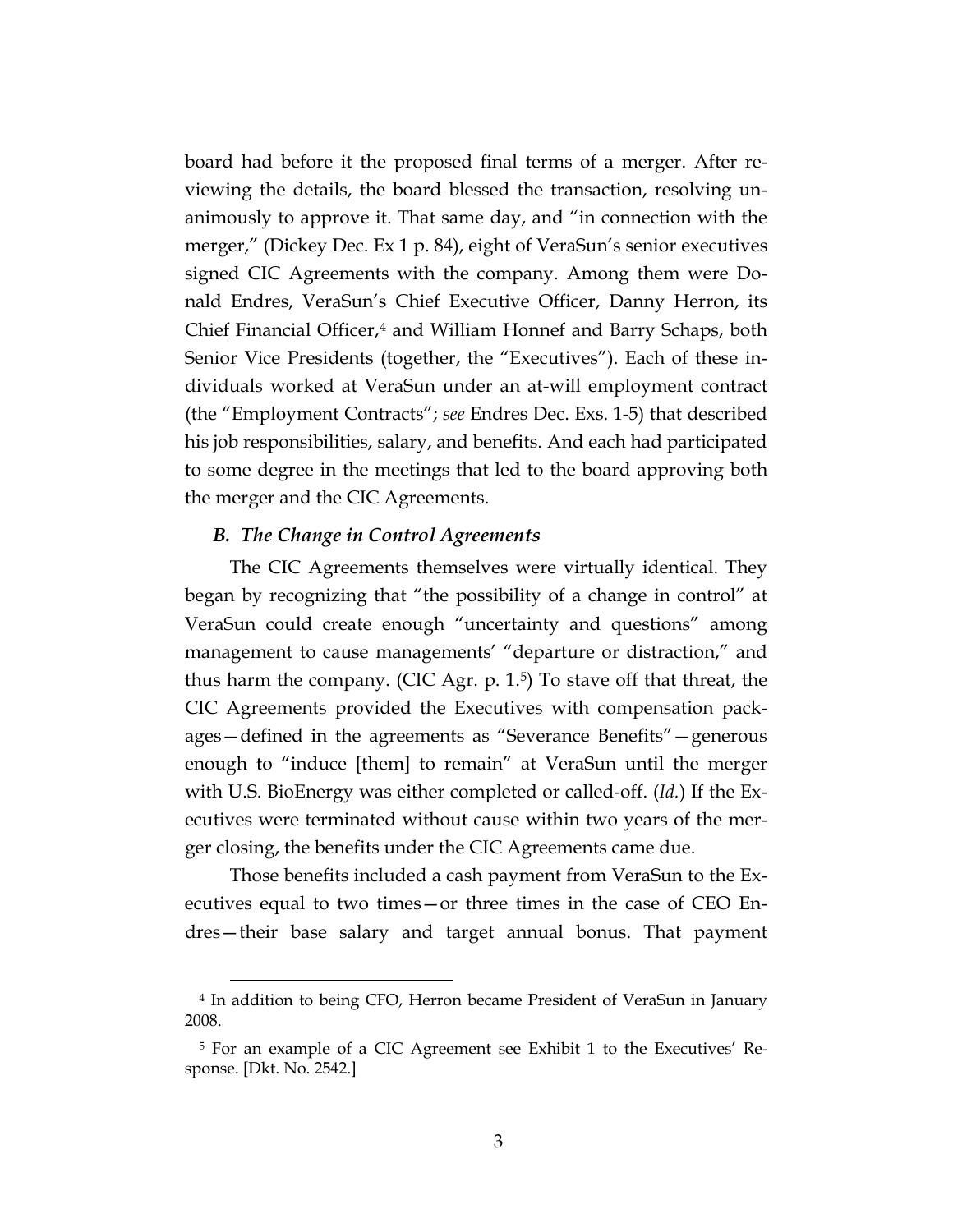represented "severance pay and [was] in lieu of any further salary for periods subsequent to the Date of Termination." (*Id*. § 5(iii)(B).) The Executives were also guaranteed continued medical benefits and payment for unused vacation. Any unvested equity awards would vest, as would VeraSun's matching contributions under the company's 401(k) plan.

The CIC Agreements further guaranteed that once the merger occurred VeraSun could not change an Executive's position, duties, compensation, benefits, or work location, without entitling him to end his employment for "good reason" and to collect his compensation package. (*Id*. § 4.) Conversely, an Executive terminated "for cause" would forfeit his compensation package. (*Id.* §§ 4(iii), 5(ii).)

## *C. The Merger and VeraSun's Bankruptcy Filing*

On the morning of November 29, 2007, less then twenty-four hours after the Executives signed the CIC Agreements, VeraSun and U.S. BioEnergy executed the final merger documents. The companies then issued a press release announcing their intended union. That event qualified as a "Potential Change in Control" under the CIC Agreements, triggering the Executives' commitment not to leave the company. Six months later, a shareholder vote made the merger official, putting VeraSun on the fast-track to becoming the largest producer of corn-based ethanol in the world.

Unfortunately, by the fall of 2008 a worldwide economic crisis had set-in, severely contracting demand for VeraSun's ethanol. With its fuel fetching dramatically lower prices in the marketplace, VeraSun could not afford to buy corn at the prices it had previously agreed to pay. That Halloween, VeraSun filed a chapter 11 bankruptcy petition in this Court.

After ruling out a bankruptcy reorganization, VeraSun's representatives proposed, and the Court permitted, a series of sales to take place that disposed of substantially all of the company's assets. Leftover assets were to be liquidated and the proceeds distributed to VeraSun's creditors through its plan of liquidation.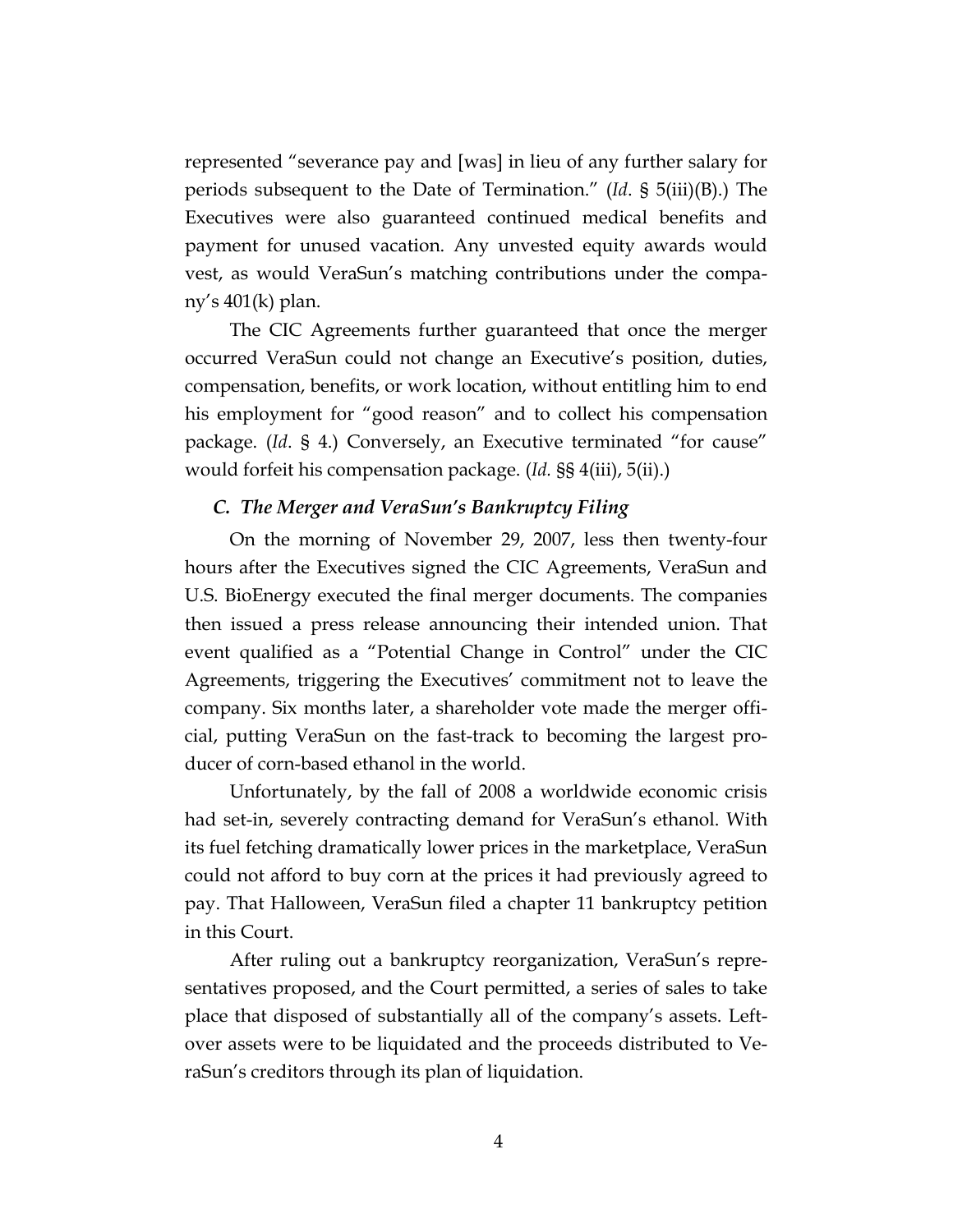As for the Executives, Herron and Schaps were terminated soon after the petition date. Endres and Honnef, stayed on at VeraSun until May 2009, when they too were let go. All four men filed timely proofs of claim in VeraSun's bankruptcy case<sup>[6](#page-4-0)</sup> asserting that they are owed money under the CIC Agreements. Taken together the Executives' claims exceed \$7.3 million. VeraSun timely objected to all four proofs of claim.

## **II. THE PARTIES' ARGUMENTS**

VeraSun does not dispute that its merger with U.S. BioEnergy qualifies as a "change in control" as that term is defined in the CIC Agreements. Nor does it take the position, for today at least, that the Executives should get nothing for their claims. Rather, VeraSun contends that the Executives are asking for more money than what the Bankruptcy Code allows them to recover. It posits that the CIC Agreements are employment contracts, and points out, correctly, that § 502(b)(7) of the Code caps claims resulting from the termination of employment contracts at one year's salary and fringe benefits (plus any earned but unpaid compensation). Because the Executives' claims exceed that amount, VeraSun reasons that they must be reduced and the surplus disallowed.

The Executives quarrel with that logic, especially the notion that the CIC Agreements are employment contracts. The CIC Agreements do not, according to the Executives, contain the usual marks of such a contract. For instance, "[t]hey do not address pay … define duties … [or] set forth a term of employment." (Exec. Resp. ¶ 13.) They are instead "stand-alone 'stay in place' agreements, designed to keep" key managers in place and working hard during an uncertain time at the company. (*Id.*) This the Executives say they did by remaining at Vera-Sun until the merger closed. They figure their claims "are for amounts already earned, … services already performed, … consideration al-

<span id="page-4-0"></span> <sup>6</sup> The proofs of claim at issue are Claim No. 2976 (Herron), Claim No. 1915 (Endres), Claim No. 2680 (Honnef), and Claim No. 3219 (Schaps).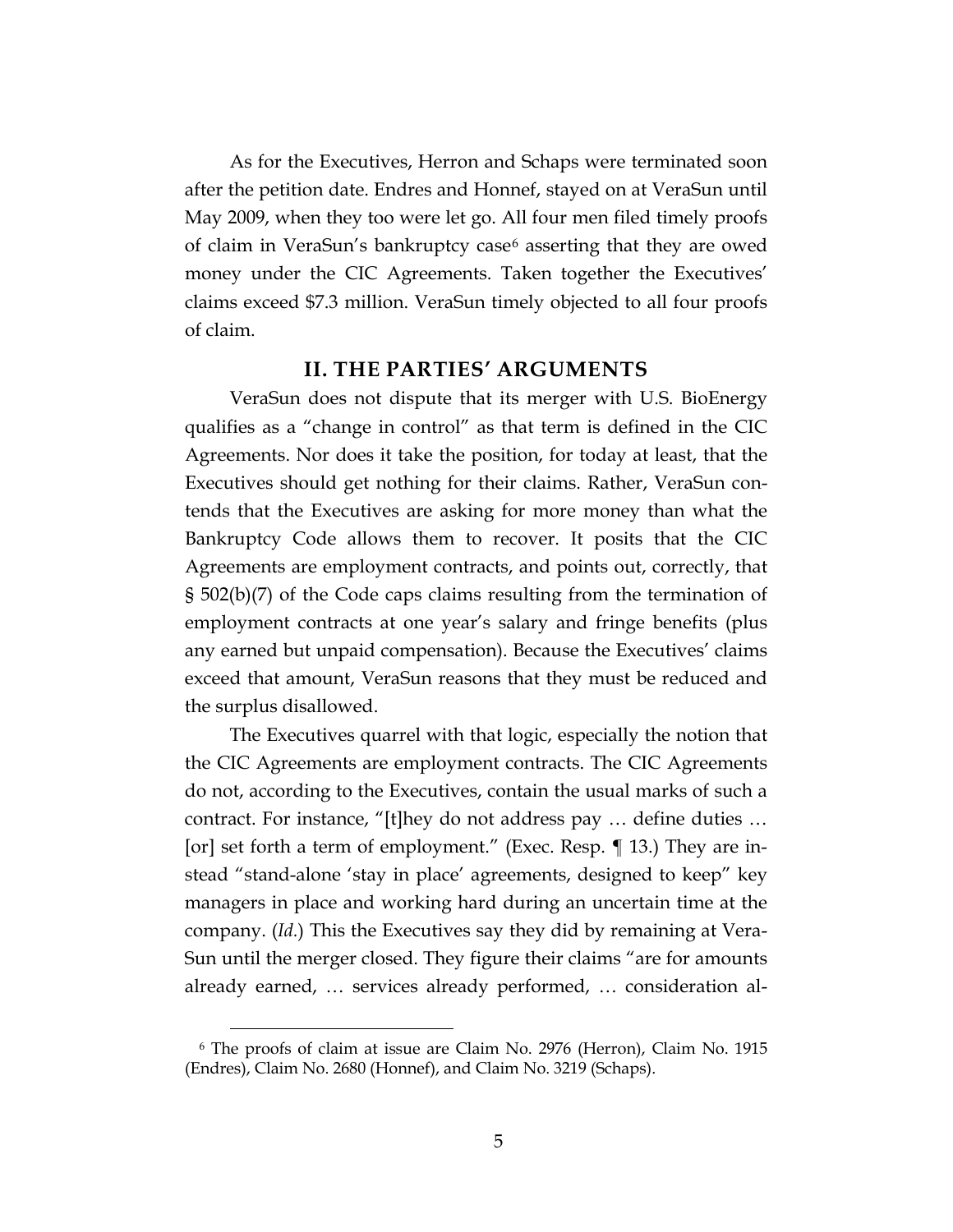ready received," (*Id*. ¶ 23) and so do not "fall within the forward looking scope of § 502(b)(7)." (*Id*. ¶ 32.)

## **III. LEGAL ANALYSIS**

When, as here, a claim filed in a bankruptcy case is objected to, the Bankruptcy Code instructs courts to decide if the claim should be allowed against the bankruptcy estate, and if so, in what amount. 11 U.S.C. § 502(b). The vast majority of claims are allowed in the full amount permitted under nonbankruptcy law. *See In re S. Side House, LLC*, 451 B.R. 248, 260 (Bankr. E.D.N.Y. 2011). Others are capped at amounts set by the Bankruptcy Code itself, regardless of what nonbankruptcy law would permit.[7](#page-5-0)

For instance, Bankruptcy Code § 502(b)(7) caps "claim[s] of an employee for damages<sup>[8](#page-5-1)</sup> resulting from the termination of an employ-ment contract." 11 U.S.C § 502(b)(7).<sup>[9](#page-5-2)</sup> Those claims cannot exceed "the compensation<sup>[10](#page-5-3)</sup> provided by [the employment] contract, without acce-

<sup>9</sup> In pertinent part, § 502(b)(7) provides:

<span id="page-5-0"></span> <sup>7</sup> While a "*claim* is for the total available under substantive nonbankruptcy law[,] … the *cap* … defines how much of the … claim will be allowed to be paid by the bankruptcy estate[.]" *Young v. Condor Sys., Inc. (In re Condor Sys., Inc.)*, 296 B.R. 5, 12 (B.A.P. 9th Cir. 2003) (emphasis in original, quotation marks omitted).

<span id="page-5-2"></span><span id="page-5-1"></span><sup>8</sup> "Damages," under § 502(b)(7) "span[] the full range of damages known to nonbankruptcy law that 'result' from 'termination of an employment contract.'" *Condor*, 296 B.R. 12.

If [an] objection to a claim is made, the court … shall determine the amount of such claim as of the date of the filing of the petition, and shall allow such claim. except to the extent that—

<sup>(7)</sup> if such claim is the claim of an employee for damages resulting from termination of an employment contract, such claim exceeds—

 <sup>(</sup>A) the compensation provided by such contract, without acceleration, for one year following the earlier of—

 <sup>(</sup>i) the date of the filing of the petition; or

 <sup>(</sup>ii) the date on which the employer directed the employee to terminate, or such employee terminated, performance under such contract; plus

 <sup>(</sup>B) any unpaid compensation due under such contract, without acceleration, on the earlier of such dates.

<span id="page-5-3"></span><sup>&</sup>lt;sup>10</sup> "Compensation" under  $\S$  502(b)(7) encompasses more than mere wages, salaries, or commissions; it also extends to benefits. *In re Condor*, 296 B.R. 12; *see*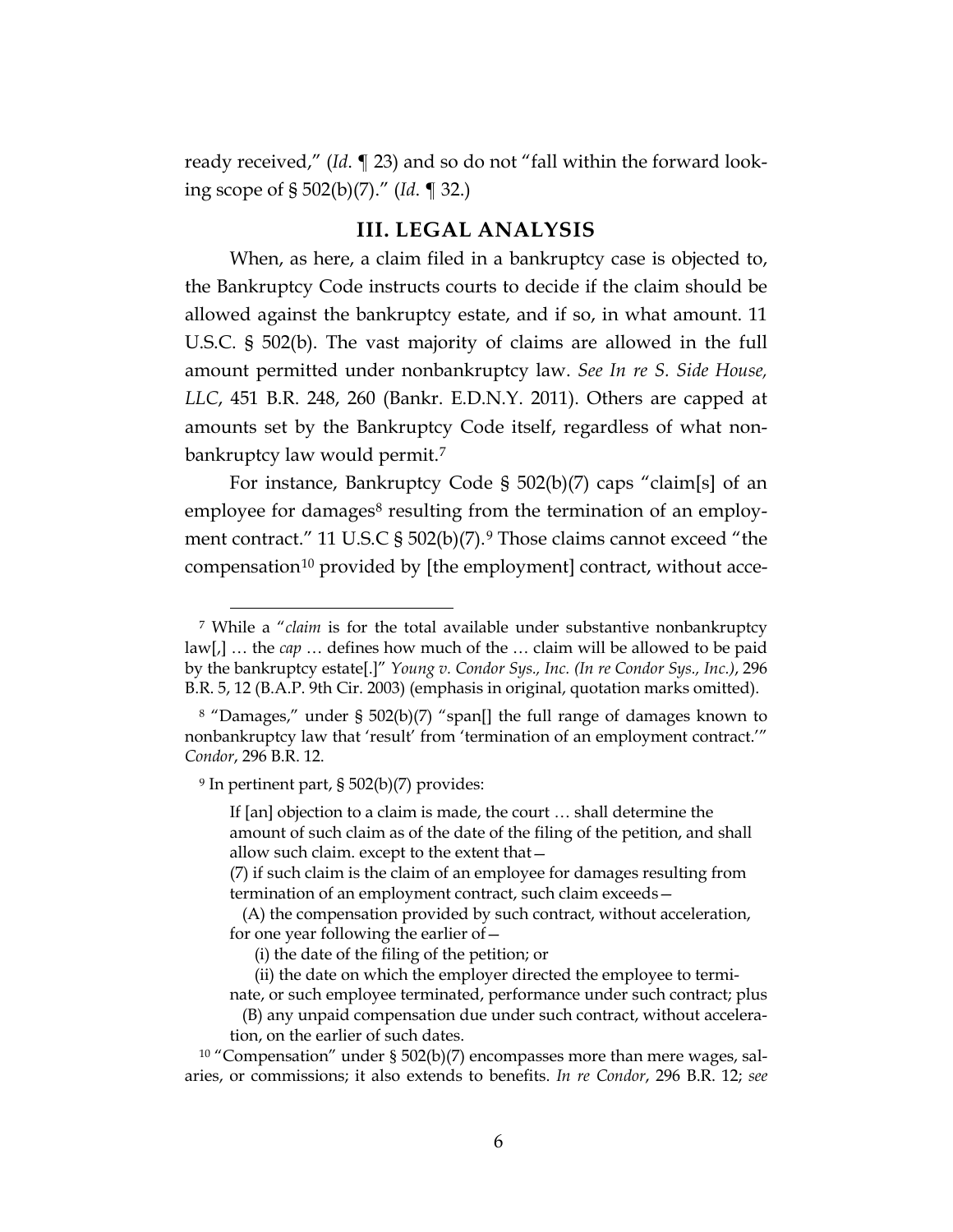leration, for one year … [plus] any unpaid compensation due under [the] contract, without acceleration …." *Id*.

To decide whether the § 502(b)(7) cap applies to the Executives' claims here, the Court first considers whether the CIC Agreements are "employment contracts" under  $\S$  502(b)(7). If they are, the next question is whether the Executives' claims result from the termination of those contracts. For the reasons that follow, the Court finds that the answer to both questions is yes. The  $\S$  502(b)(7) cap therefore applies to the Executives' claims and they must be reduced accordingly.

# *A. The CIC Agreements and the Employment Contracts Form a Single Contract*

Section 502(b)(7) concerns claims resulting from the termination of an employment contract. Although the Bankruptcy Code does not define the term "employment contract," courts have defined it as a writing that "establishes the terms and conditions of an employment relationship." *In re FairPoint Commc'ns, Inc.*, 445 B.R. 271, 273 (Bankr. S.D.N.Y. 2011) (quoting *In re The Charter Co.*, 82 B.R. 144, 146 (Bankr. M.D. Fla. 1988)); *see also In re WorldCom, Inc.*, 361 B.R. 675, 682 (Bankr. S.D.N.Y. 2007) (providing non-exhaustive list of factors<sup>[11](#page-6-0)</sup> to determine if an employment contract exists under § 502(b)(7), typically used where claimant professes to be an independent contractor). Here, the parties agree that the Executives had employment contracts with VeraSun (*i.e.*, the Employment Contracts). But they disagree over wheth-

 $\overline{a}$ 

*Anthony v. Interform Corp.*, 96 F.3d 692, 695 (3d Cir. 1996) (citing *In re Johnson*, 117 B.R. 461, 465 (Bankr. D. Minn. 1990)) (finding a terminated employee's claim for damages limited by § 502(b)(7) to "one year's pay plus benefits").

<span id="page-6-0"></span> $11$  Those factors include (a) how the agreement is titled, (b) if the agreement identifies job responsibilities, (c) if the agreement provides the terms for compensation and benefits, (d) if withholding taxes and social security benefits are deducted from pay, (e) if the agreement constrains the "employee" from certain other activities, (f) if the agreement is not assignable, (g) if the debtor had the right to control the activities of the "employee," and (h) the amount of hours the "employee" needed to devote to the debtor's business per year. *In re WorldCom, Inc.*, 361 B.R. at 682.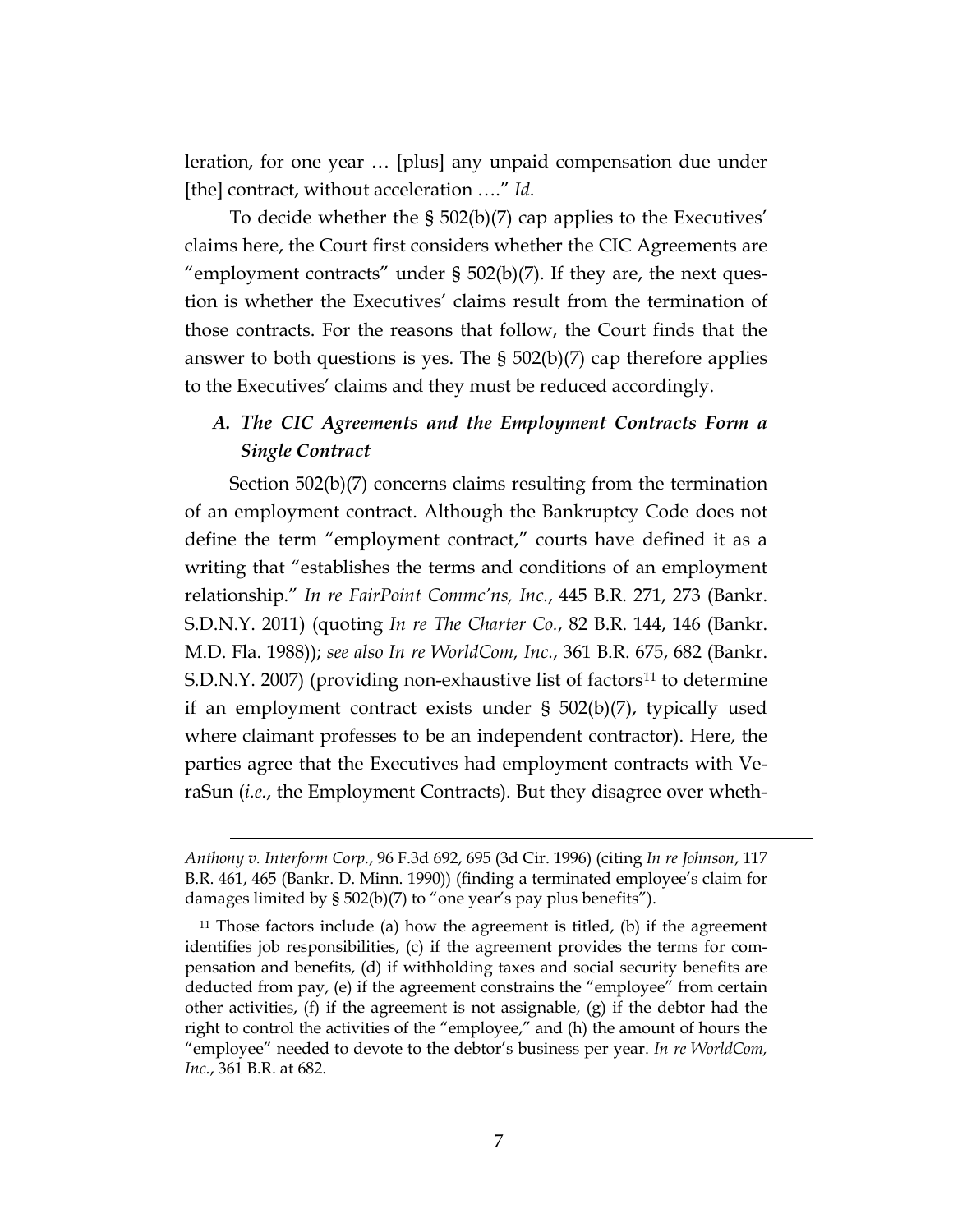er the CIC Agreements are a part of those contracts. The Court finds that they are.

Employment contracts, like any contract, may be modified by later agreements through adding, subtracting, or altering terms. South Dakota law, which governs both the CIC Agreements and the Employment Contracts, recognizes this. S.D. Codified Laws § 53-8-7 (2011) ("a contract in writing may be altered by a[nother] contract in writing …."). And it is black letter law that a contract and any agreement modifying it may be considered together. As one treatise puts it, "When the same parties execute two instruments concerning the same subject matter, they may, under some circumstances, be regarded as one contract and construed together, whether made simultaneously or on different days." 11 R. Lord, *Williston on Contracts* § 30:4 (4th ed. 2011) (citing *Baltzer v. Raleigh & A.A.L.R. Co.*, 115 U.S. 634 (1885)); *see also Talley v. Talley*, 566 N.W.2d 846, 851 (S.D. 1997) (recognizing that "writings connected by internal references to each other and involving the same subject matter constitute a single contract for the entire transaction").

The circumstances of this case warrant considering the Employment Contracts and the CIC Agreements as one contract. The Executives and VeraSun were parties to both agreements. Though physically separate documents and signed at different times, they clearly relate to the same subject matter: the Executives' employment at Vera-Sun. Indeed, the point of the CIC Agreements was to "induce [the Executives] to remain in [VeraSun's] employ" and committed to their "assigned duties." (CIC Agr. p. 1.) But the CIC Agreements do more than passingly refer to a pre-existing employment relationship, they also set forth new terms and conditions that affect that relationship. For example, the Executives agreed they would not "leave the employ of the [c]ompany" and would to continue to serve as officers during the run-up to the merger. (*Id*. § 1(ii).) They also signed a "Confidentiality and Assignment Agreement," which was explicitly incorporated by reference into the CIC Agreements, and which included non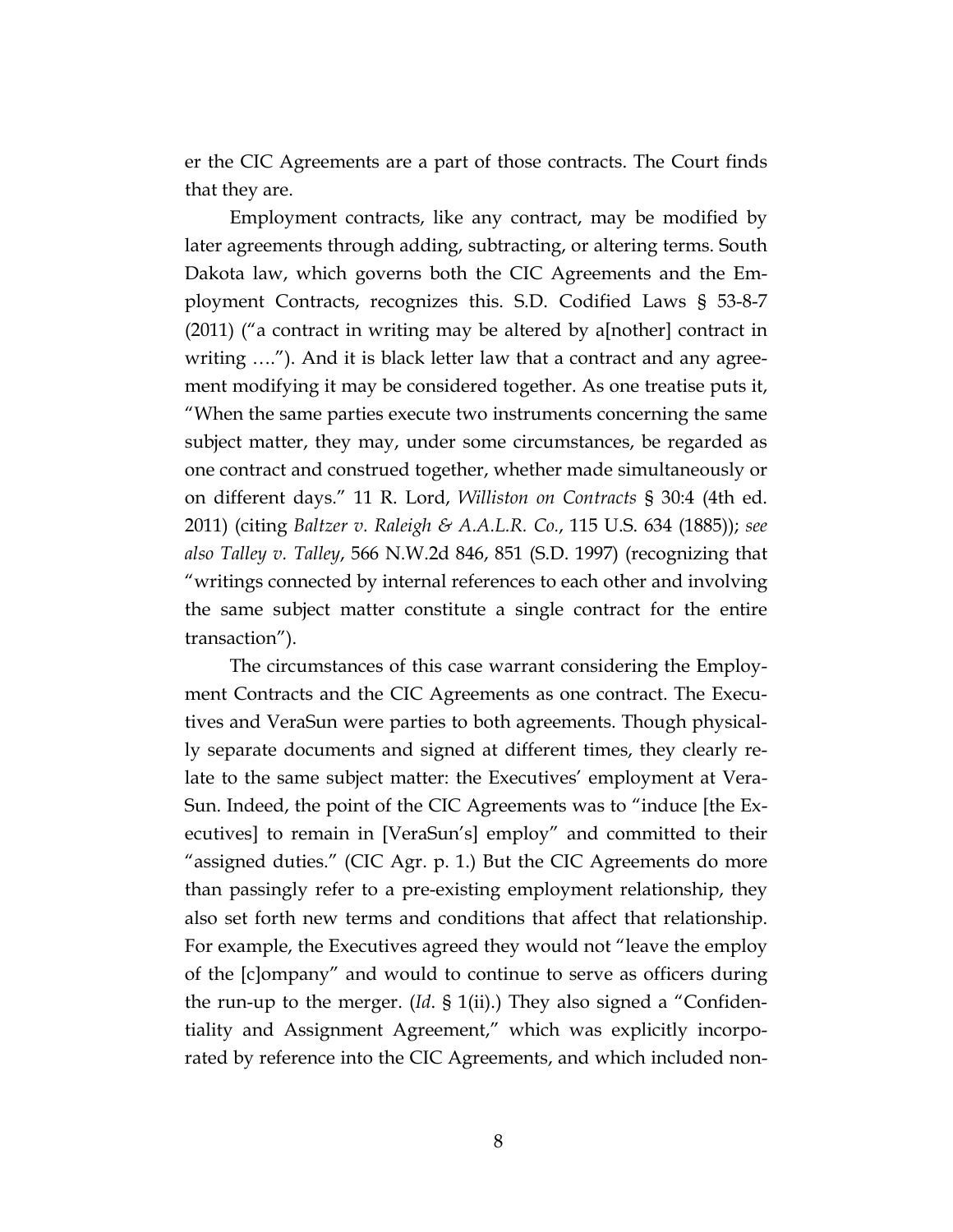compete and non-solicitation provisions. And they agreed to release any future claims against VeraSun for salary or benefits. In return, the Executives became eligible for a generous compensation package if they were terminated after a change in control. They also received certain guarantees that, even if they were not terminated, their current positions, duties, compensation, and work location would not change much. If they did change, the Executives could unilaterally terminate their employment for "good cause" and walk away with their full compensation packages. In at least these ways the CIC Agreements altered—not entirely, but significantly—the employee-employer relationship between the Executives and VeraSun.

Moreover, the CIC Agreements' key provisions and terms—the ones describing compensation—are ambiguous on their own; they need the Employment Contracts for context. For example, the Executives were promised a cash payment based on a multiple of their "annual base pay at the rate in effect" just before they received their termination notices. (CIC Agr. § 5(iii)(B).) But the CIC Agreements do not say what that rate is. The same thing goes for terms like "salary," "bonus," "benefits," and "assigned duties," which also appear undefined in key provisions of the CIC Agreements. Indeed, how would VeraSun know the amount to pay the Executives for "any vacation time earned but not taken," (*id.* § 5(iii)(C)), when the CIC Agreements are otherwise silent on the issue of how much vacation time the Executives "earned?" To figure out what those terms mean, to give them content, one must look elsewhere—to the Employment Contracts. The Executives themselves admit this:

Job responsibilities are not defined or described [in the CIC Agreements]; they can only be determined by reference to actual employment contracts. The terms of compensation and benefits are also not defined or described. They, too, are created by other documents, and can only be determined by reference to those documents.

(Exec. Reply  $\P$  45.)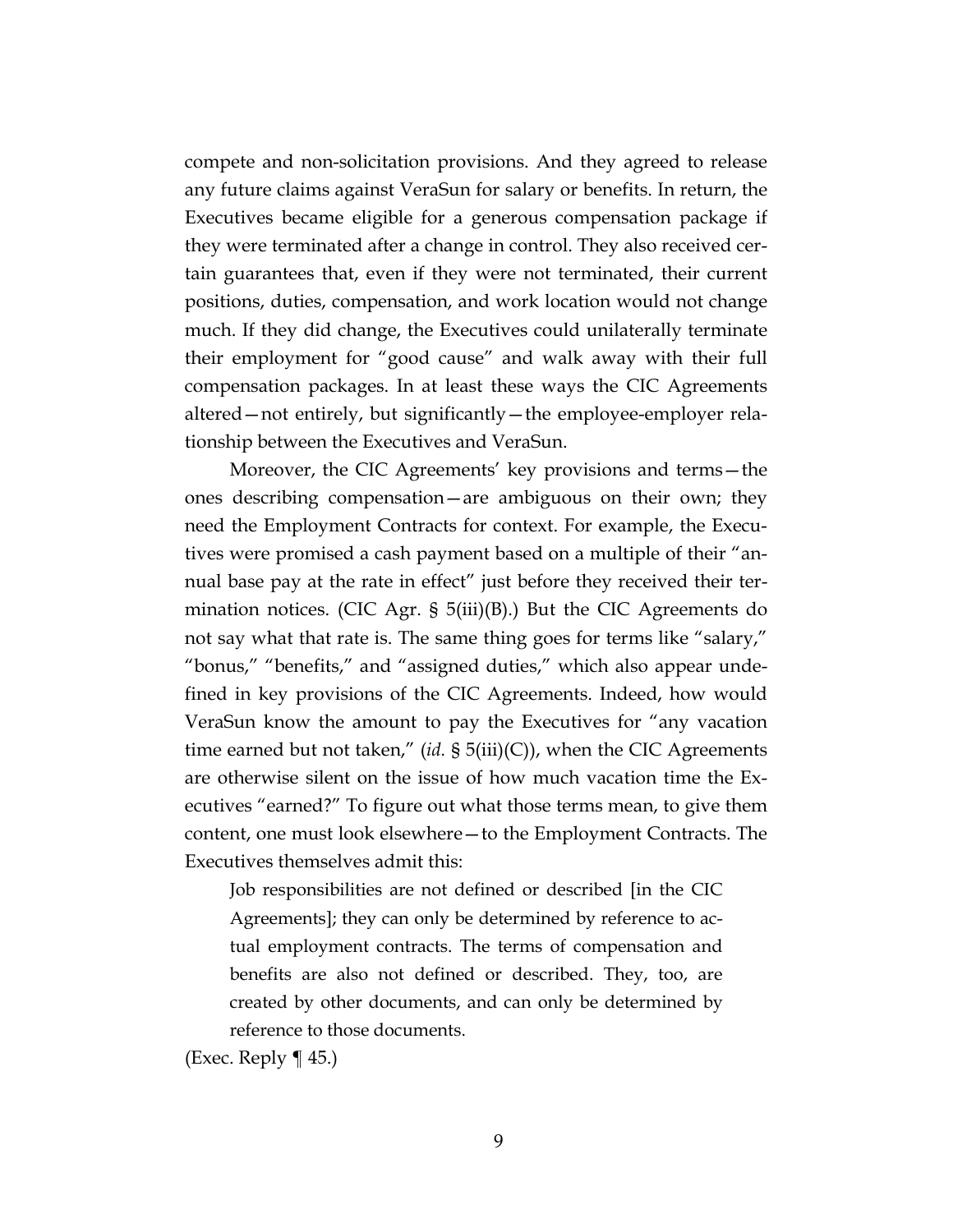The CIC Agreements also contain a "Related Agreements" section, which states that all "other agreements" between the Executives and VeraSun—Employment Contracts included—"shall remain in force." (CIC Agr. § 13.) If provisions conflict, the CIC Agreements trump the Employment Contracts "as if [the latter] had been formally amended to the extent necessary to" fix the conflict. (*Id.*)

For all these reasons, the Court finds that the CIC Agreements merely modify the Employment Contracts. Contracts are modified by "changes in one or more respects which introduce[] new elements into the details of the contract and cancel[] others but leave[] the general purpose and effect undisturbed." *Intn'l Bus. Lists, Inc. v. AT&T,* 147 F.3d 636, 641 (7th Cir. 1998) (applying Illinois law). Just so here. The CIC Agreements introduced a slew of "new elements" and provisions into the employment relationship between the Executives and Vera-Sun. Those provisions implicitly refer back to the Employment Contracts to fill-in key details that the CIC Agreements themselves omit. On top of that, the CIC Agreements acknowledge other agreements between the parties and provide for them to be reconciled with the CIC Agreements. Under these circumstances, the Court concludes that the CIC Agreements and the Employment Contracts should be read together as one contract.

The Executives say that no other court has found a stand-alone change in control agreement to be an employment contract. They highlight instead the First Circuit's opinion in *Mason v. Official Comm. of Unsecured Creditors (In re FBI Distribution Corp.)*, 330 F.3d 36, 41 (1st Cir. 2003), which notes that bankruptcy court below refused to apply the § 502(b)(7) cap to an executive's claim under a retention agreement because that agreement was separate from her employment contract. While the facts in *FBI* appear to align with the facts here, relying on that case has its problems. First, the bankruptcy court's decision against applying the cap to the retention agreement claim was not before the court on appeal, so the opinion has nothing of substance to say about it. *Id.* at 41 n.7; *see also Condor*, 296 B.R. at 19 (noting that the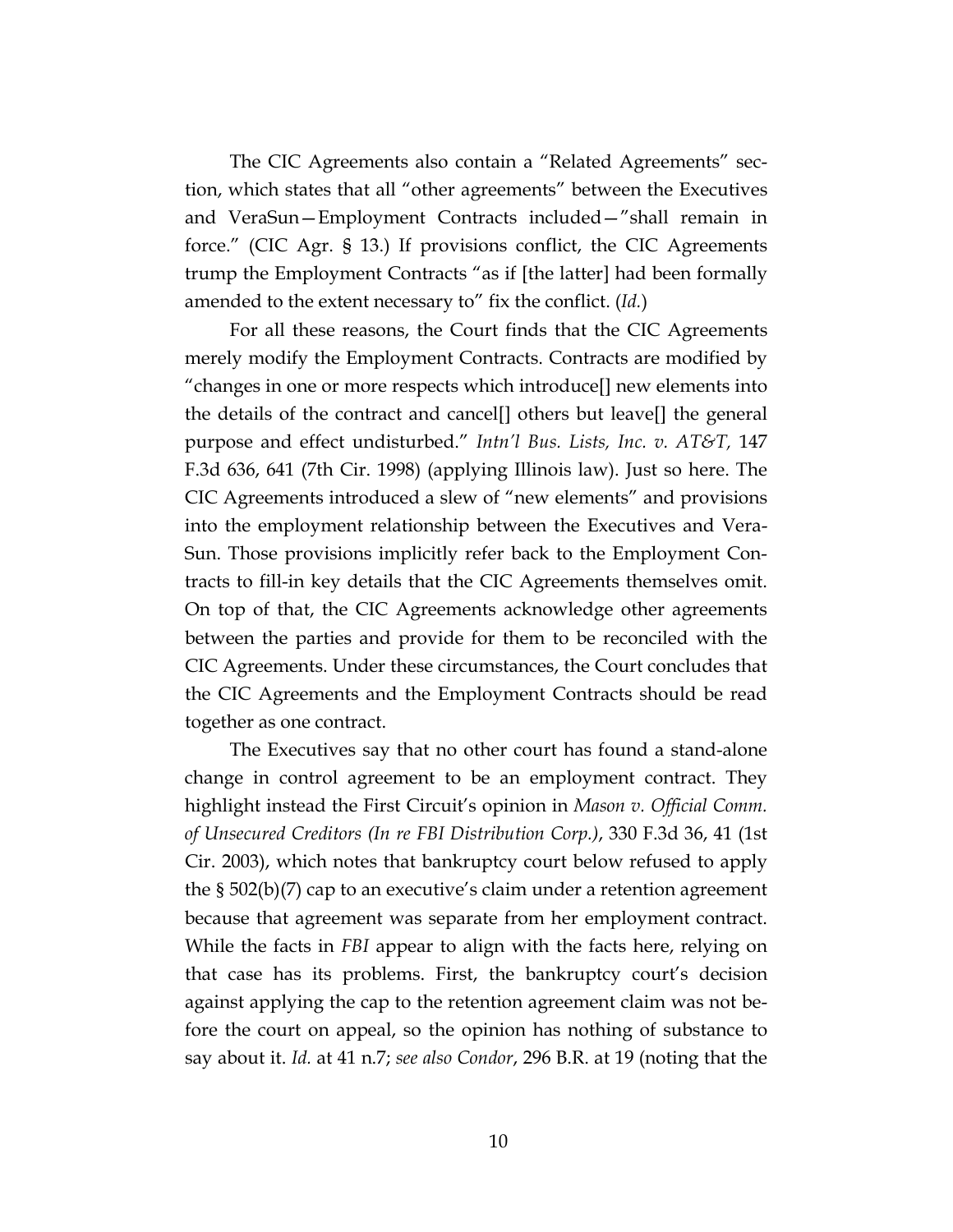issue was "present but not resolved" in *FBI*). Second, bankruptcy court decisions from other jurisdictions do not bind this Court.

Having found that the CIC Agreements are "employment contracts" as contemplated by § 502(b)(7), the Court next explains why the Executives' claims under those agreements are claims for "damages resulting from the termination" of that contract, such that the cap applies to them.

## *B. The Executives' Claims are for Unpaid Severance Benefits and so are Subject to the § 502(b)(7) Cap*

Courts considering the policy behind § 502(b)(7) have said that the section "was designed to limit the claims of key executives who had been able to negotiate contracts with very beneficial terms." *Protarga Inc. v. Webb (In re Protarga Inc.)*, 329 B.R. 451, 465 (Bankr. D. Del. 2005) (quoting *In re Cincinnati Cordage & Paper, Co.*, 271 B.R. 264, 269 (Bankr. S.D. Ohio 2001)); *accord In re CPT Corp*., No. 4-90-5759, 1991 WL 255679, at \*5 (Bankr. D. Minn. Nov. 26, 1991) ("[S]ection 502(b)(7) was intended to protect the estate from the burdensome claims of key executive employees who were able to exact high salaries and favorable terms in their employment contracts."). It should thus come as no surprise that senior executives' claims for severance pay, which is "money—apart from back wages or salary—paid by an employer to a dismissed employee," have been capped by § 502(b)(7). *Black's Law Dictionary* 1498 (9th ed. 2009) (defining "severance pay" and noting that severance "may be made in exchange for a release of any claims that the employee might have against the employer"). Unlike wages that are paid for services rendered, severance is meant "as compensation for the injury and losses resulting from the employer's decision to terminate the employment relationship." *Matson v. Alarcon*, 651 F.3d 404, 409 (4th Cir. 2011) (discussing severance pay under § 507 of the Bankruptcy Code); *see Harrington v. Dornier Aviation, Inc. (In re Dornier Aviation, Inc.*,) 305 B.R. 650, 654 (E.D. Va. 2004) (discussing policy behind cap and observing it "clearly limits an employee's claim for severance pay, as this is in effect a claim for prospective compensation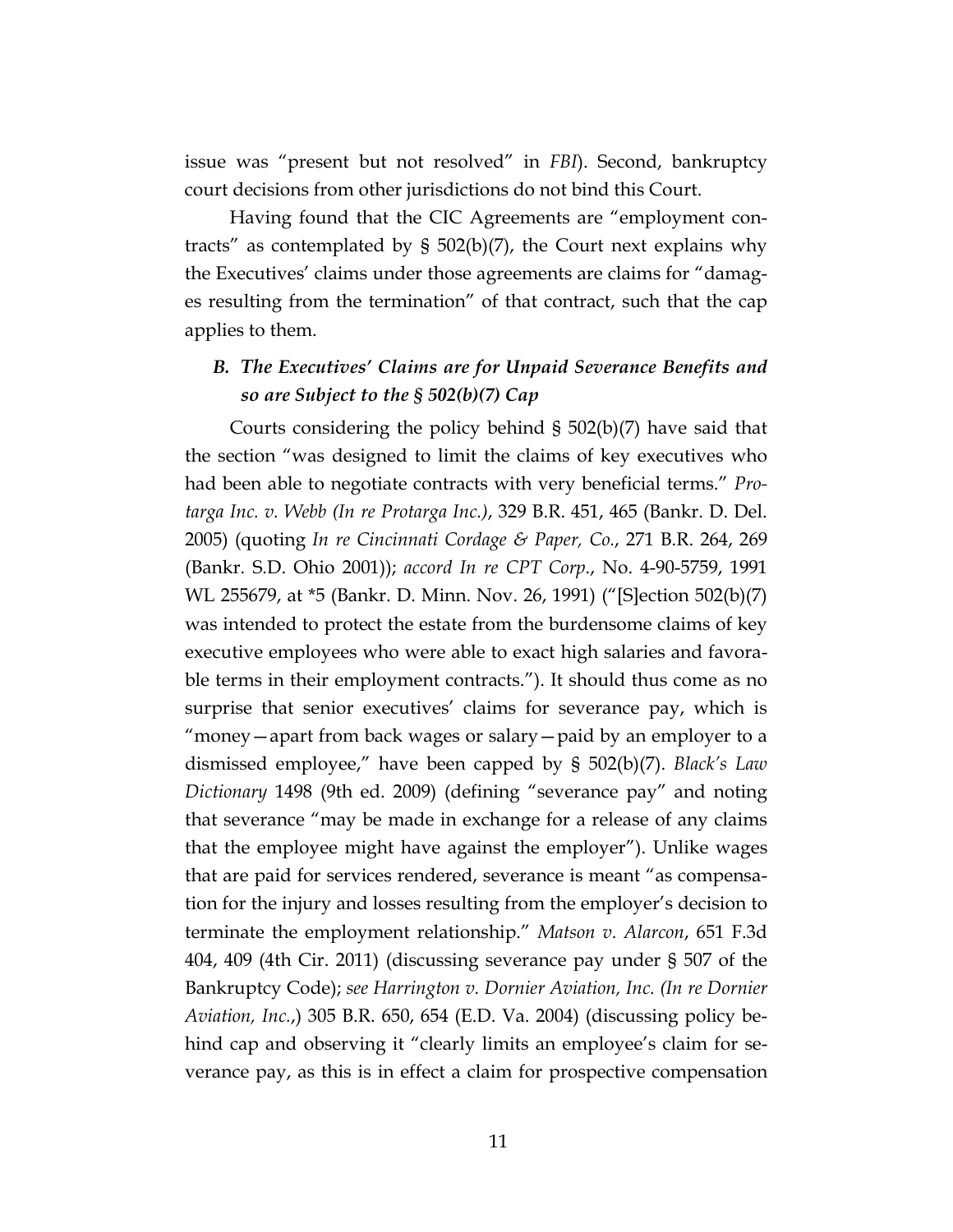that is accelerated as a result of the termination."). Because both the amount of severance employees receive and "the triggering events allowing [them] to receive [it] lie within the employer's control," *Matson*, 651 F.3d at 409, senior executives are particularly well-positioned to provide themselves with generous severance packages. They therefore enjoy a distinct advantage over other unsecured creditors, including other employees, who cannot easily adjust their claims to the company's assets. Congress enacted § 502(b)(7) in part to limit the effect of that advantage if the company files for bankruptcy.

For example, in *Protarga* the debtor's CEO had a provision in his employment contract entitling him to "a severance benefit equal to 300% of the sum of his then current Base Salary; and his thenapplicable Bonus Opportunity," plus more, if he was terminated after a change in control at the company. When that change came about, the CEO filed a proof of claim in the bankruptcy case for roughly \$2.6 million in unpaid severance benefits. The court held that  $\S 502(b)(7)'s$ cap applied and allowed only about \$400,000 of the claim. *See also Cincinnati Cordage*, 271 B.R. at 269 (applying cap to employment contract providing executive with severance upon termination at three times his annual base salary); *accord CPT*, 1991 WL 255679, at \*5 (applying cap to executive's severance payment); *Dornier Aviation*, 305 B.R. at 656 (same); *In re Uly–Pak, Inc.*, 128 B.R. 763, 769 (Bankr. S.D. Ill. 1991) (same).

Even though the CIC Agreements contain nearly identical language to that before the court in *Protarga*, the Executives protest that *Protarga* "present[s] a completely different situation" than this case. (Exec. Resp.  $\P$  17.) The § 502(b)(7) cap should not apply to their claims, they say, because the cap is meant to limit claims for future compensation, not "claims for which the employer has received all the consideration for which it bargained." (*Id*. ¶ 31 (quoting *In re Lavelle Aircraft Co.*, Bankr. No. 94–17496DWS, 1996 WL 226852, at \*5 (Bankr. E.D. Pa. May 2, 1996).) The Executives assert that because they stayed at VeraSun, worked hard, and saw the merger through, they lived up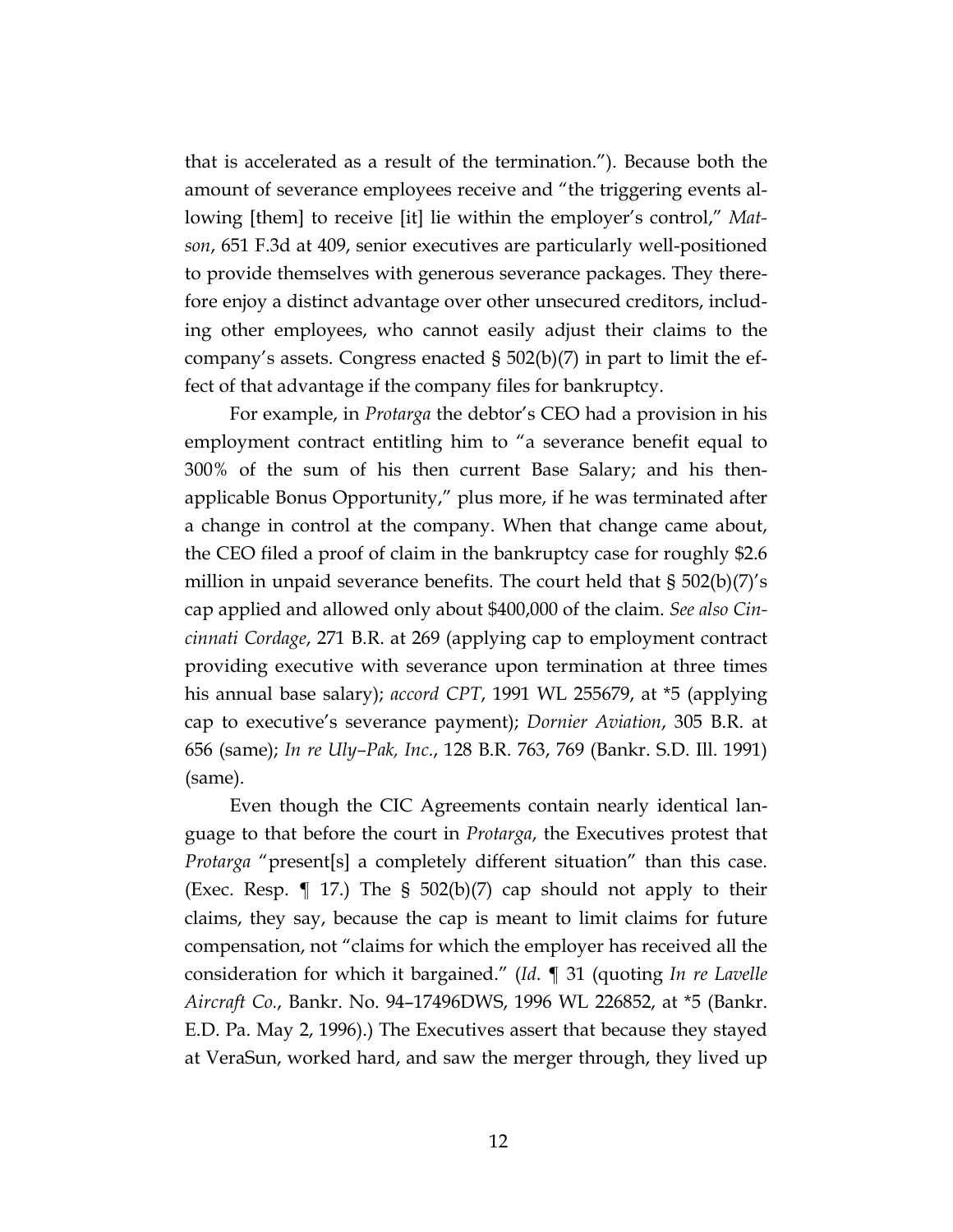to their end of the bargain. So they believe their claims are for "amounts already earned, … services already performed, … [and] consideration already provided." (*Id.* ¶ 23.) When they were terminated "all of the conditions for payment [had] occurred," making "100% of the compensation provided under the [Agreements] … due, without acceleration …." (*Id.* ¶ 34.) The Executives liken their claims to those of former employees for previously vested retirement benefits or deferred compensation owed to retirees, both instances where courts have found the § 502(b)(7) cap not to apply. *See e.g. Folsom v. Prospect Hill Res., Inc. (In re Prospect Hill Res., Inc.)*, 837 F.2d 453, 454-55 (11th Cir. 1988) (vested retirement benefits); *Lavelle Aircraft*, 1996 WL 226852 at \*3-6 (deferred compensation owed to retirees). But for two reasons this line of argument is a dead end.

First, the CIC Agreements explicitly define what the Executives are getting as "Severance Benefits." (CIC Agr. § 5(iii).) But even beyond that label, the agreements contain provisions that, in this Court's experience, commonly appear in contracts for severance benefits. For instance, the benefits trigger upon the Executives' termination without cause or upon their leaving for good cause, the latter of which is not alleged here. And to get the benefits the Executives had to release all claims to any further salary or bonus from VeraSun.

Second, the CIC Agreements' key compensation provision states that the Executives receive this "severance pay … *in lieu of any further salary for periods subsequent to the Date of Termination*." (*Id*. § 5(iii)(B) (emphasis added).) Such "prospective compensation" paid on termination is not compensation for services already rendered. *Dornier Aviation*, 305 B.R. at 654-55.

For example, in *In re Netbank, Inc.*, No. 3:07–bk–04295, 2010 WL 5296952 (Bankr. M.D. Fla. March 11, 2010), a chief restructuring officer's employment contract with the debtor provided for a large "termination payment" if he was let go before his term of employment ended. When he was let go, he filed a claim for that payment. He argued that the cap should not apply because "the termination payment